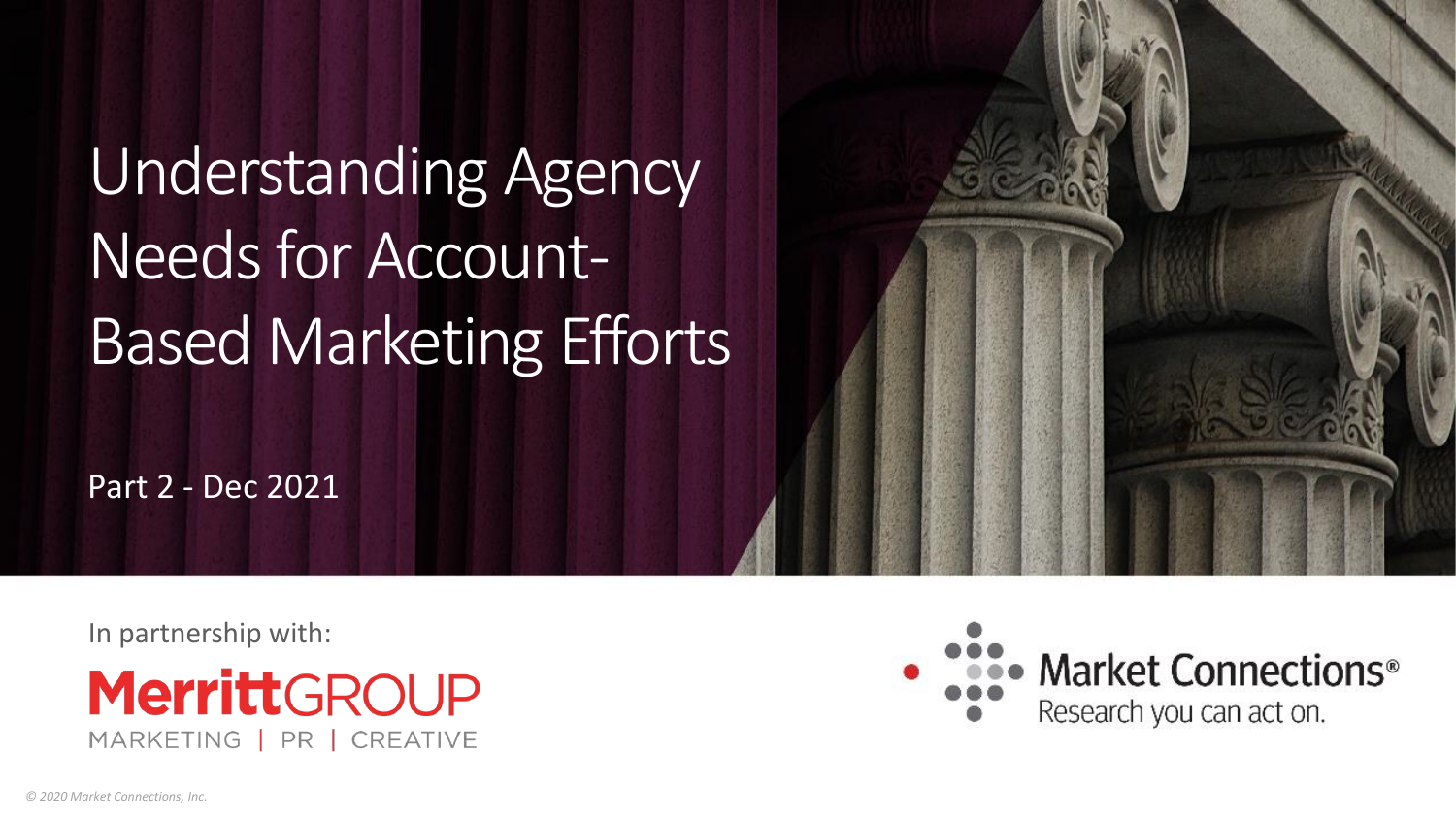In a Mature **Federal** Market, Ask Yourself

message connecting and the mass of the mass of the mass of the mass of the mass of the mass of the mass of the How well is your market with those making decisions?



### **Evolution of Federal Government Marketing to Date:**

- Make buyers aware your company exists
- Highlight the features and benefits of your products and services
- Demonstrate those features and benefits address a federal government need

**Connect the ways your company and/or services align with the needs, concerns and values of the AGENCIES or INDIVIDUAL(S) participating in the process**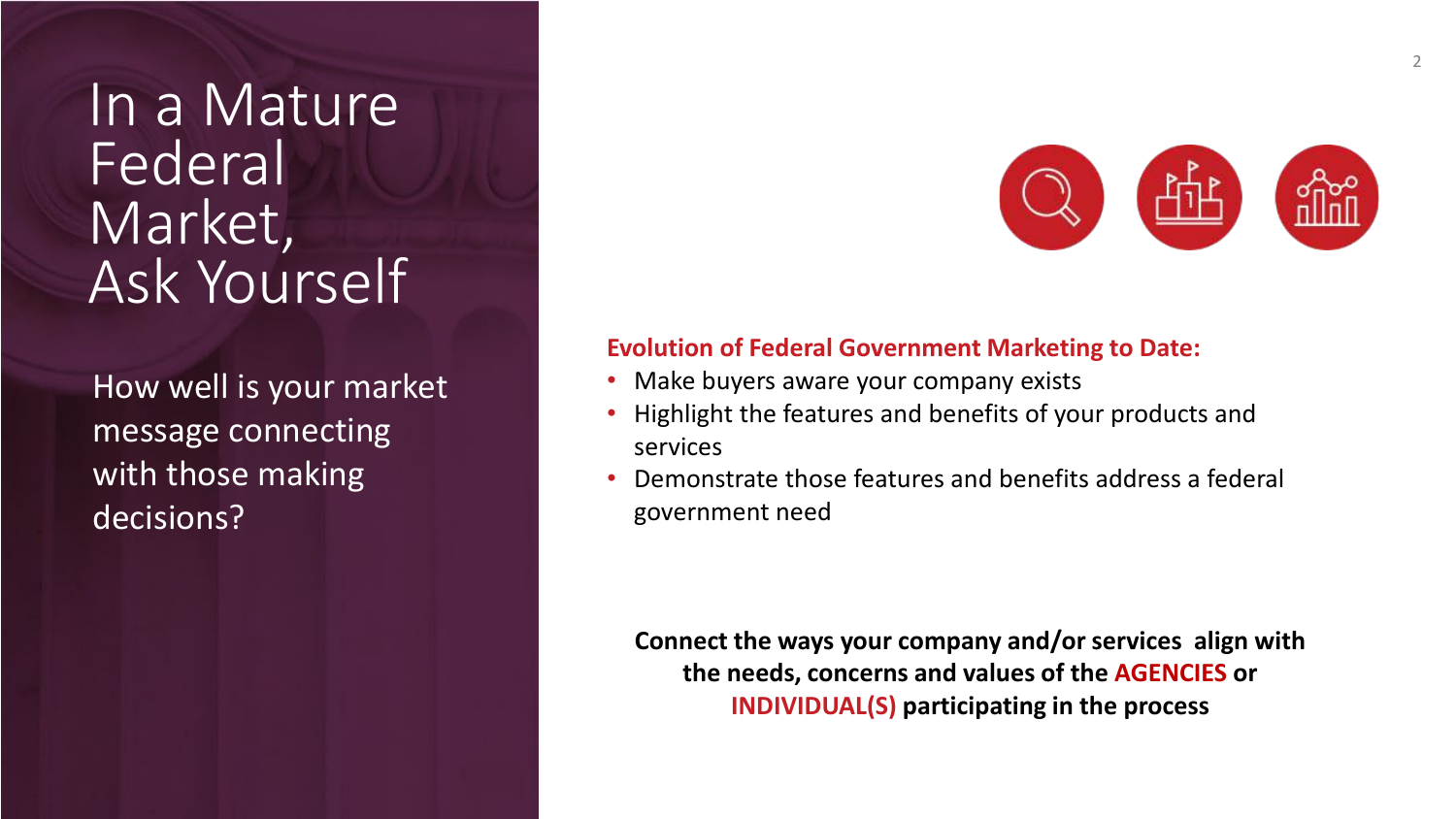# Greatest Satisfaction at Work



*Source: 2020 Federal IT (FIT) Personas Study*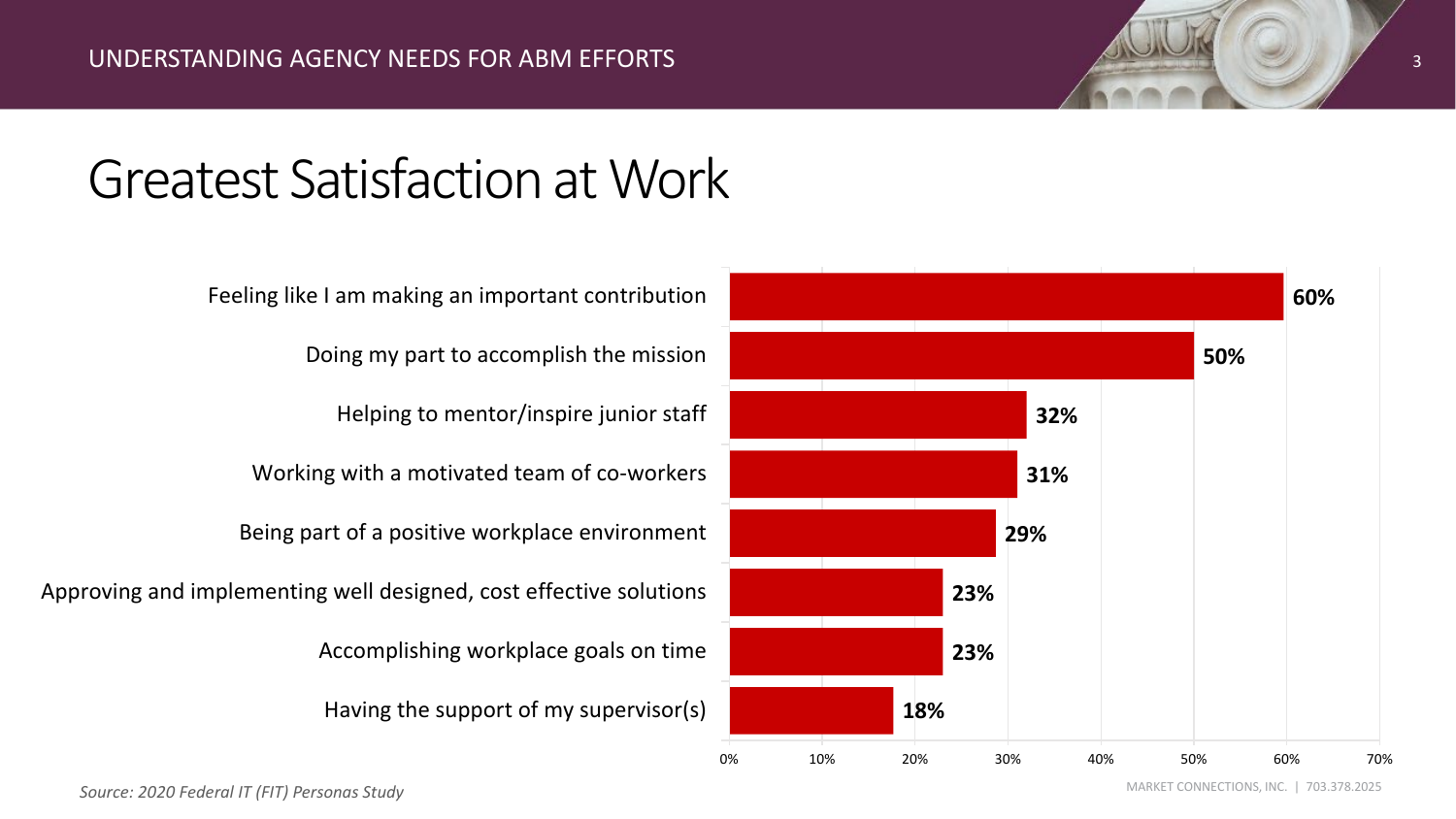# Motivation to Work for the Federal Government



*Source: 2020 Federal IT (FIT) Personas Study*

MARKET CONNECTIONS, INC. | 703.378.2025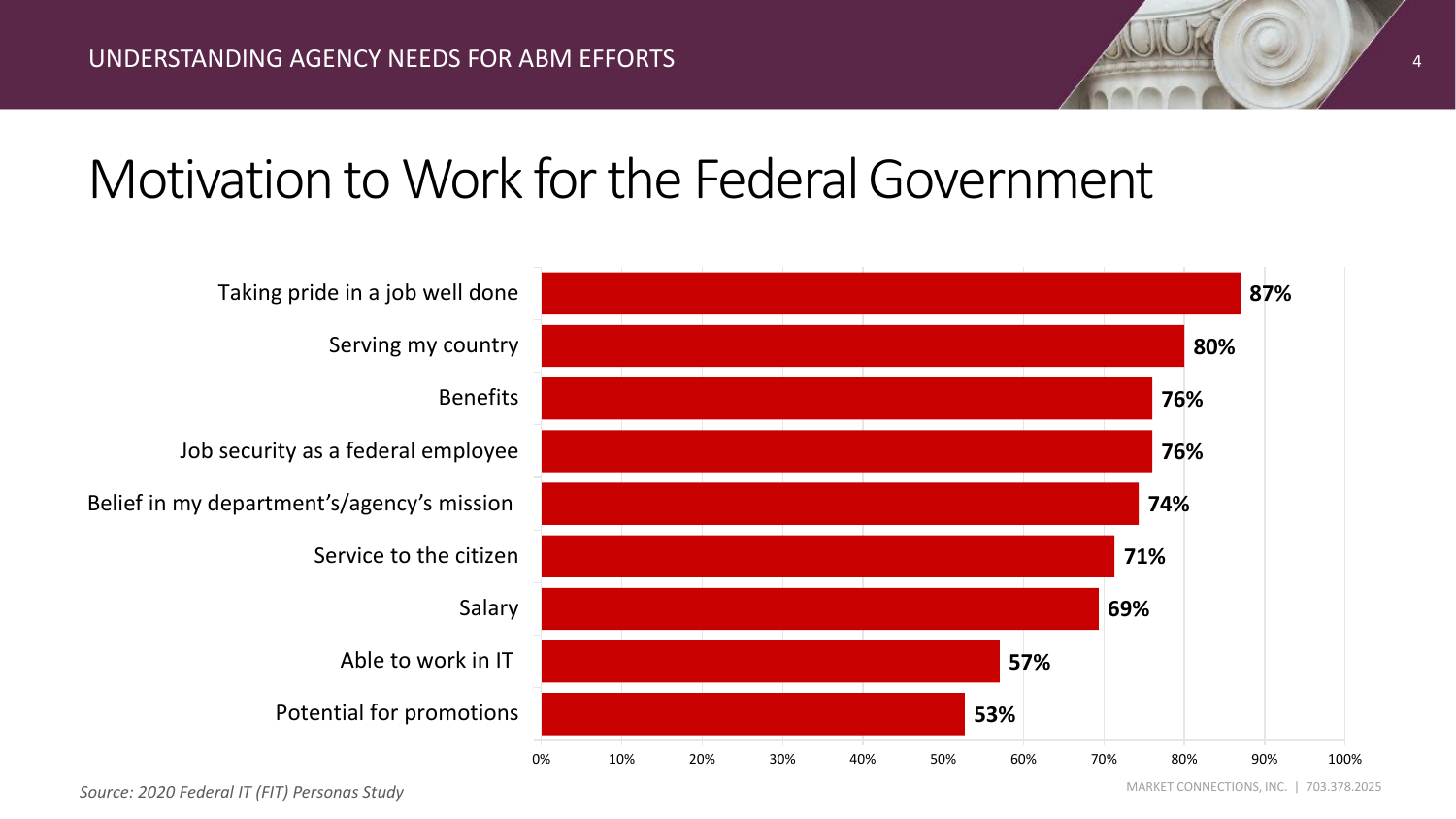

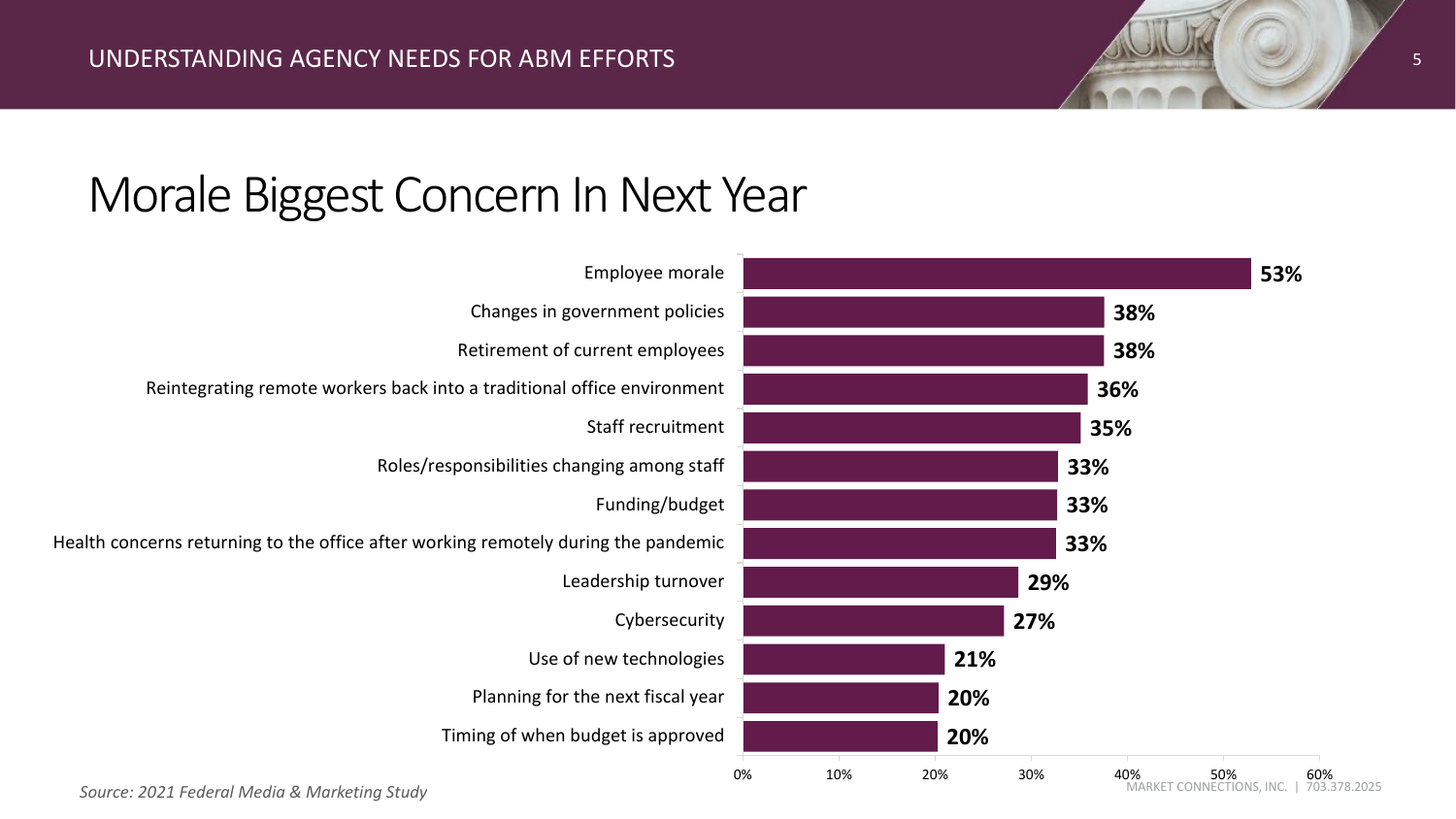The mission of (AGENCY) is among the most important on the planet.

**CLOUD SOLUTION ARCHITECT**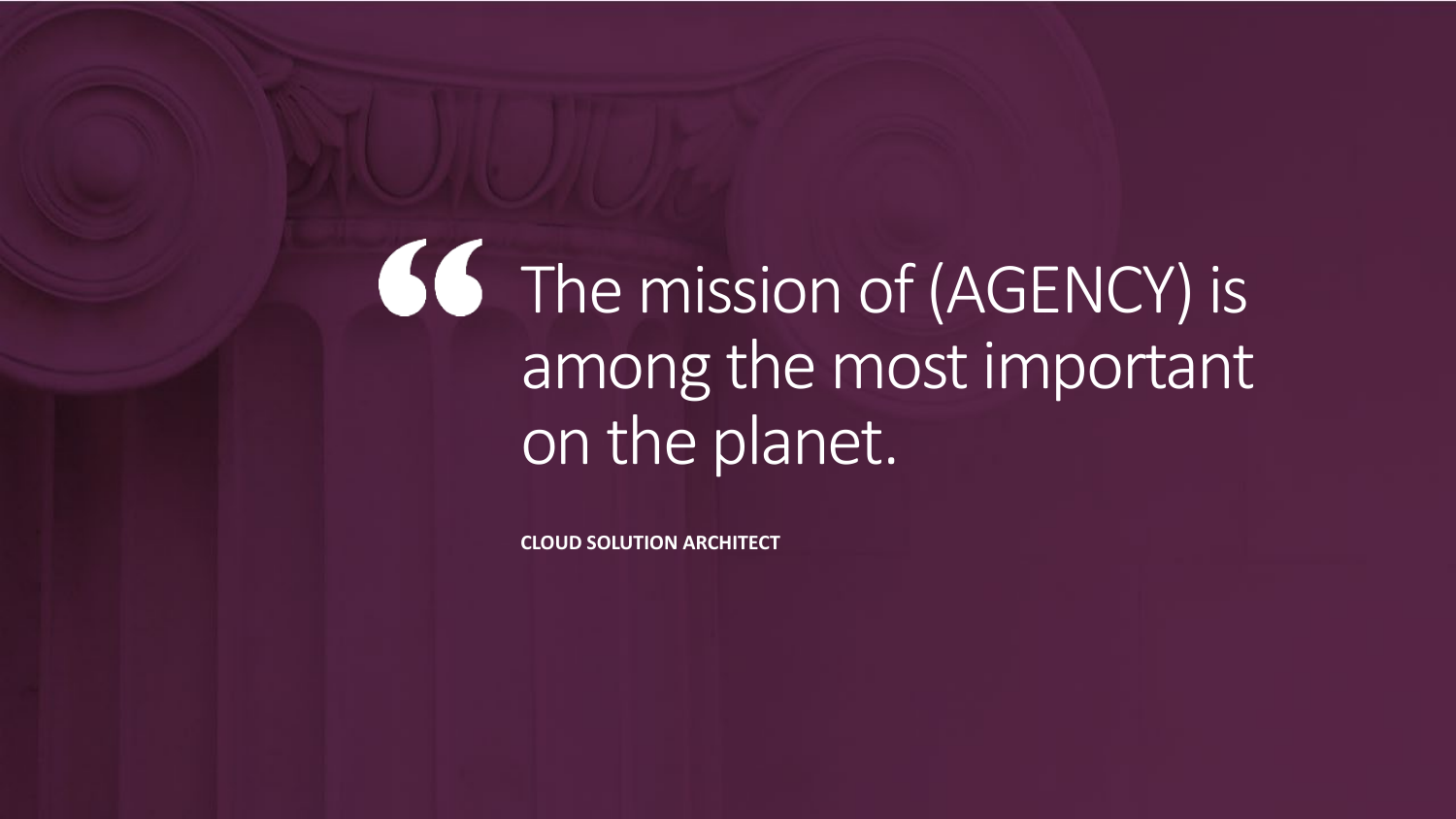





*Source: 2021 Content Marketing Review*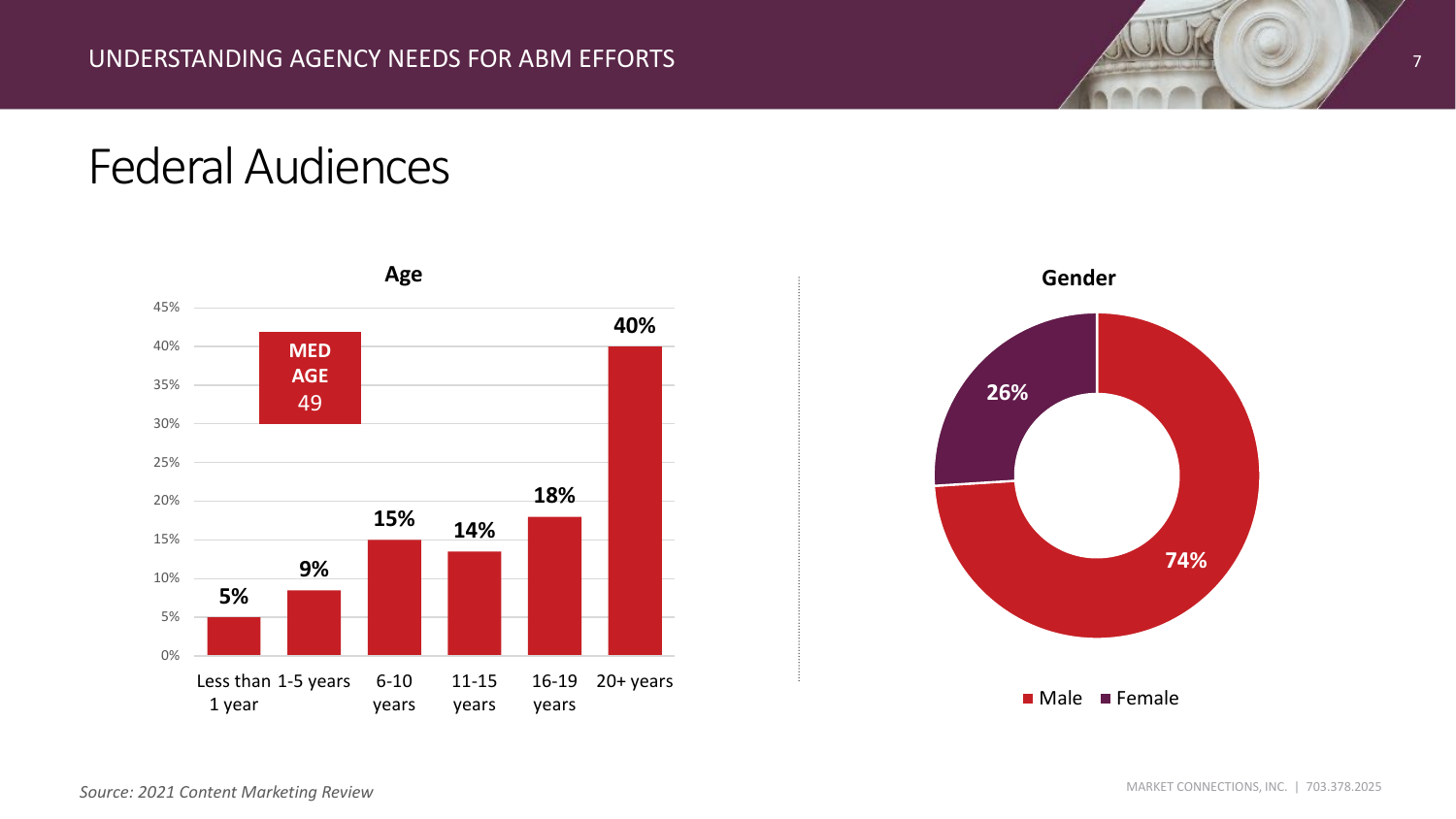# State & Local Audiences



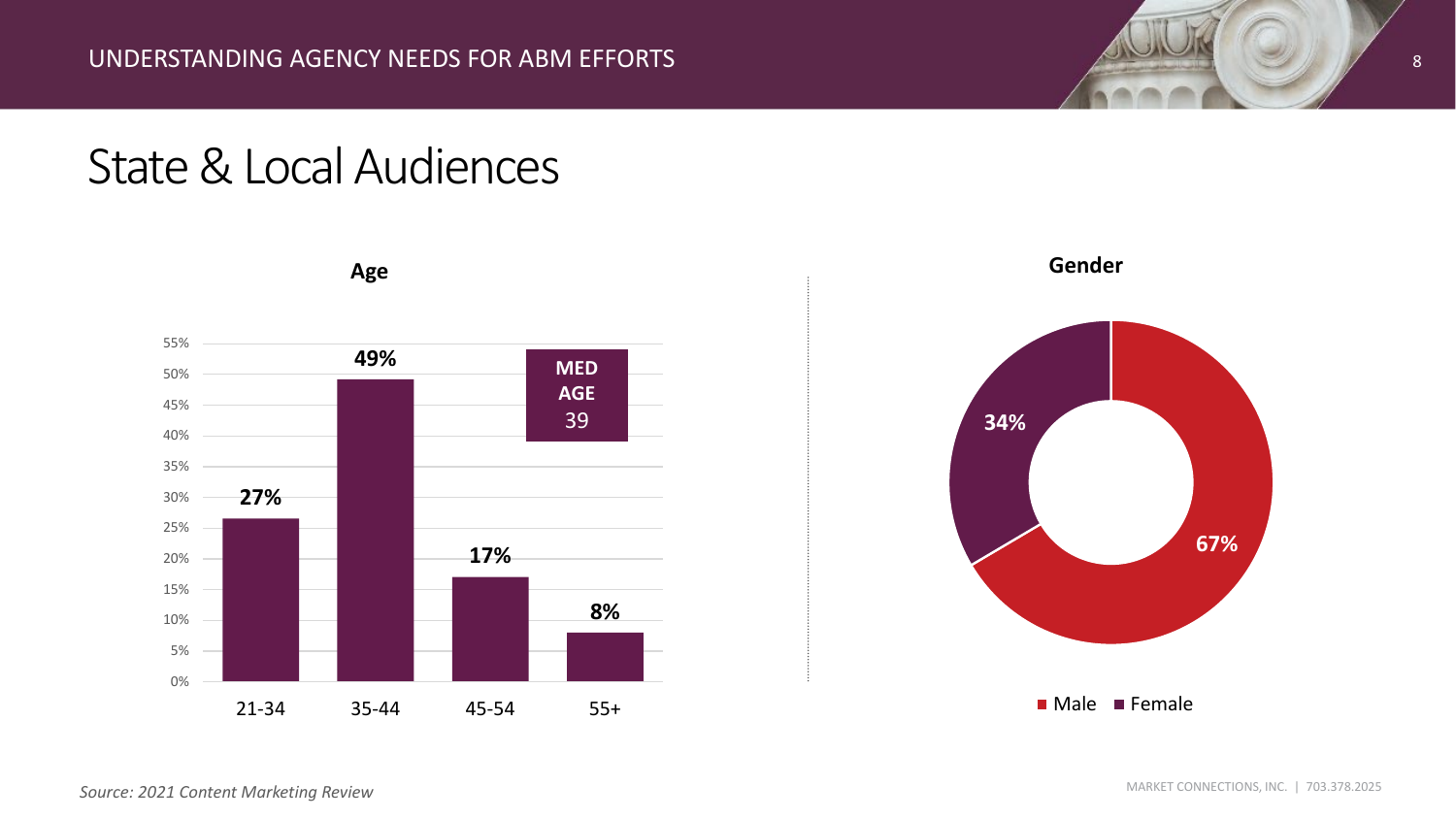### BIO

**Agency/Dept** Veterans Affairs **Title** Program Manager **Years in Current Role** 10 years **Years as Federal Employee** 23 years **Pay Grade/Level** GS-14

### PROFESSIONAL CHALLENGES

- Slow bureaucracy
- Slow procurement/vehicle not available

## TOP WORK **MOTIVATORS**

Service to the citizen Taking pride in job well done Belief in my agency mission

**- Motivation to Learn About IT -** Technology changes so quickly

# TEAM DECISION-MAKER PERSONALITY TRAITS

Makes final decision/approves purchase

- $\checkmark$  On a team that makes purchase decision
- $\checkmark$  Evaluate/recommend contractors
- $\checkmark$  Identify the need for a product/service
- $\checkmark$  Determine requirements, specs, features
- $\checkmark$  Manage/implement product

### VENDOR SELECTION

**Most Important Consideration**

| Product/service reliability           | $- - - - - -$                                |
|---------------------------------------|----------------------------------------------|
| Tech support                          | $\bullet\bullet\bullet\bullet\bullet\bullet$ |
| Relevant past performance             | $\bullet\bullet\bullet\bullet\bullet\bullet$ |
| <b>Least Important Considerations</b> |                                              |

**Freebie/Free trial** 

**Local presence** 

## PREFERENCES





*search engine colleague industry event*

闼

*reading*

日目







The times that I feel less motivated are when I present a very good idea to my supervisor and it's not answered for three weeks. That just makes me feel like I'm not worthwhile.

# **Program Manager**

Age: 48 | Male

Education: Master's Degree Business Administration

Location: Texas



*Source: 2020 Federal IT (FIT) Personas Study*

**Learning**

**Discovery**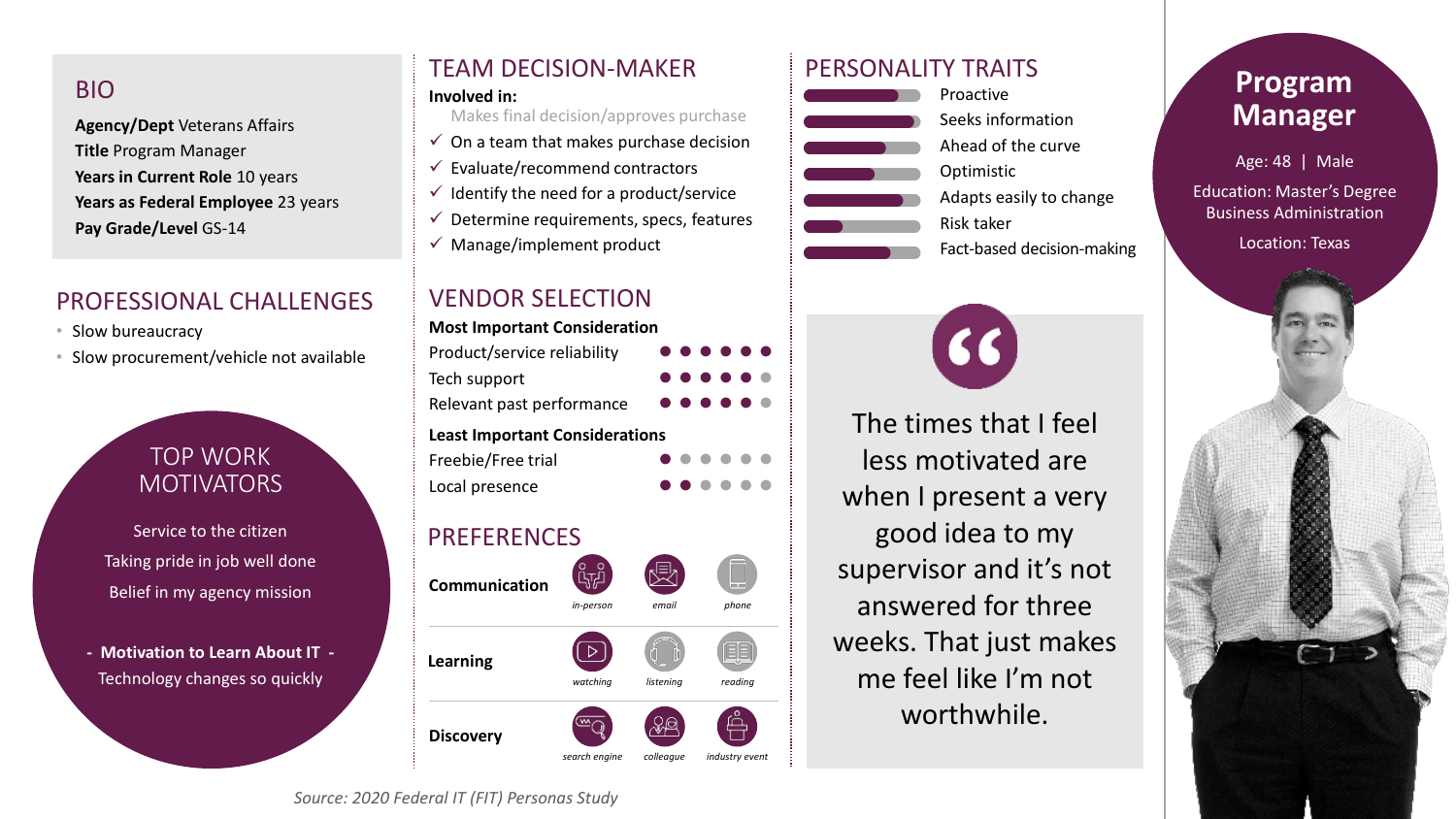# **Civilian Techy**

Age: 49 | Male Education: Bachelor's Degree Computer Science Location: Washington, DC



### BIO

**Agency/Dept** Health & Human Services **Title** IT Specialist **Years in Current Role** 8 years **Years as Federal Employee** 20 years **Pay Grade/Level** GS-13

### PROFESSIONAL CHALLENGES

- Slow bureaucracy
- Lower budgets expected to do more with less
- Slow procurement/vehicle not available

## TOP WORK MOTIVATORS

Taking pride in a job well done Job security as a federal employee **Benefits** 

- **Motivation to Learn about IT –** I am viewed as the expert at my agency

*Source: 2020 Federal IT (FIT) Personas Study*

 Makes final decision/approves purchase On a team that makes purchase decision

- $\checkmark$  Evaluate/recommend contractors
- $\checkmark$  Identify the need for a product/service
- $\checkmark$  Determine requirements, specs, features Manage/implement products

## VENDOR SELECTION

**Most Important Consideration Responsiveness Product/service reliability Customer service Least Important Considerations Freebie/Free trial Open source solutions** 

### PREFERENCES



### INFLUENCER PERSONALITY TRAITS



Seeks information Ahead of the curve Adapts easily to change Fact-based decision-making



I'm allowed the freedom to do my job, being considered the IT expert, and being free to choose the course of where we're going to take things next.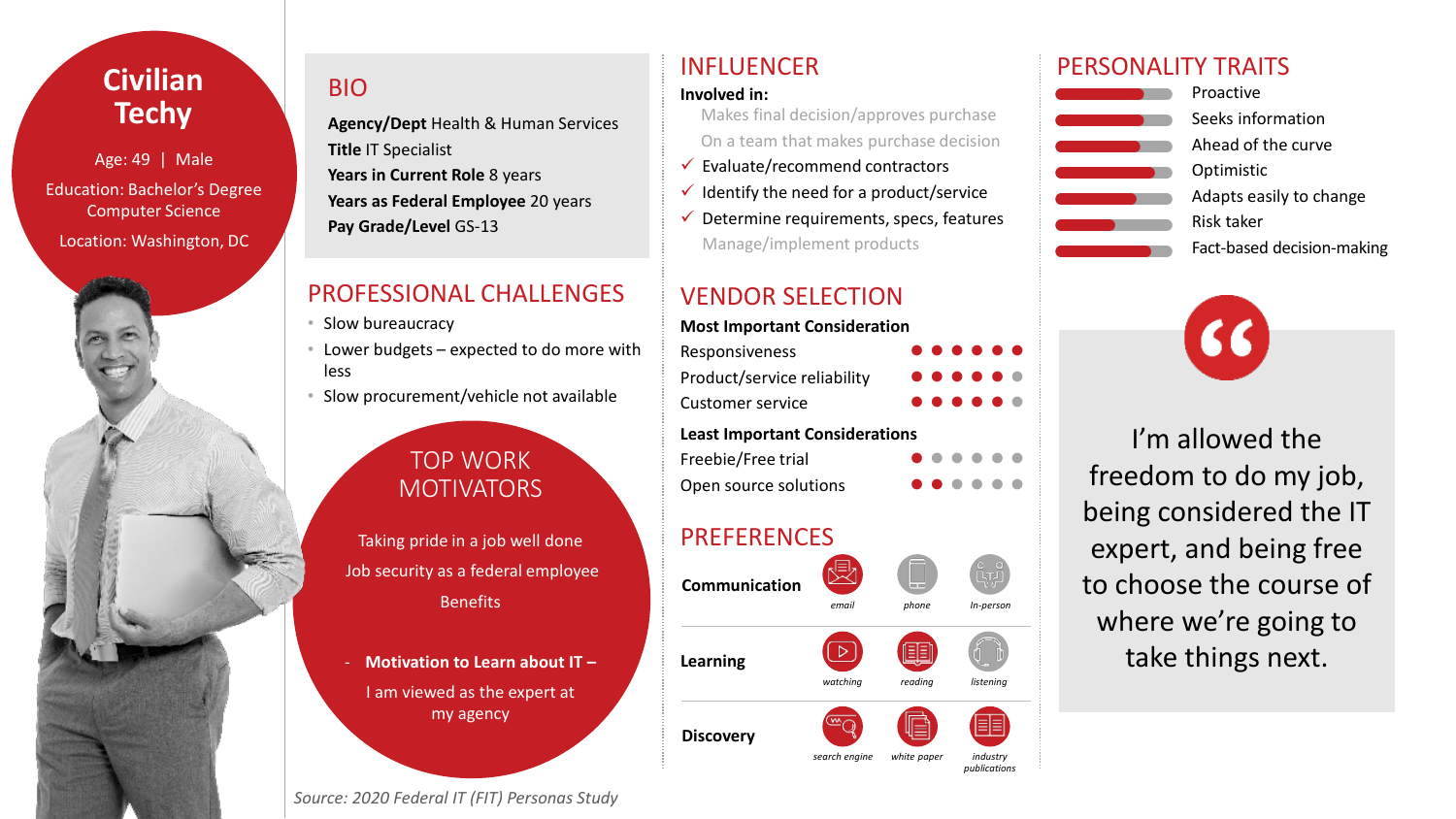

### **FEDERAL**

- Over 40% are only willing to spend up to 5 minutes on a blog post
- Over 1/3 are willing to spend an hour or more on a webinar or with an eBook



### **STATE & LOCAL**

- In general, written work should be 15 minutes or less
- Half of respondents are willing to spend more than 15 minutes on podcasts, videos, and webinars



11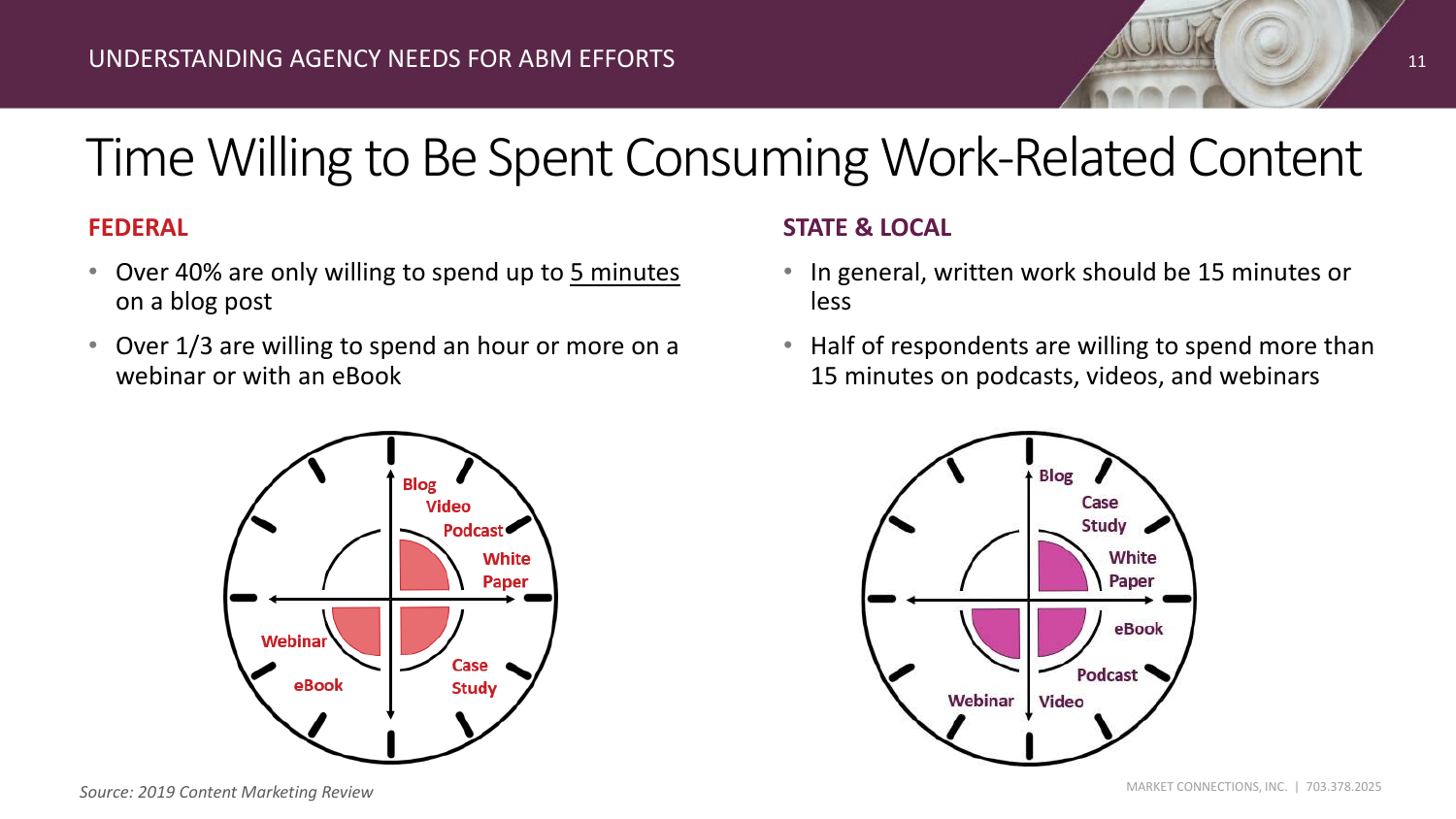

# Effectiveness of Online Channels

# **During the pandemic, events, conferences and tradeshows, though virtual, grew as effective channels for delivering content.**



### **% Somewhat/Very Effective**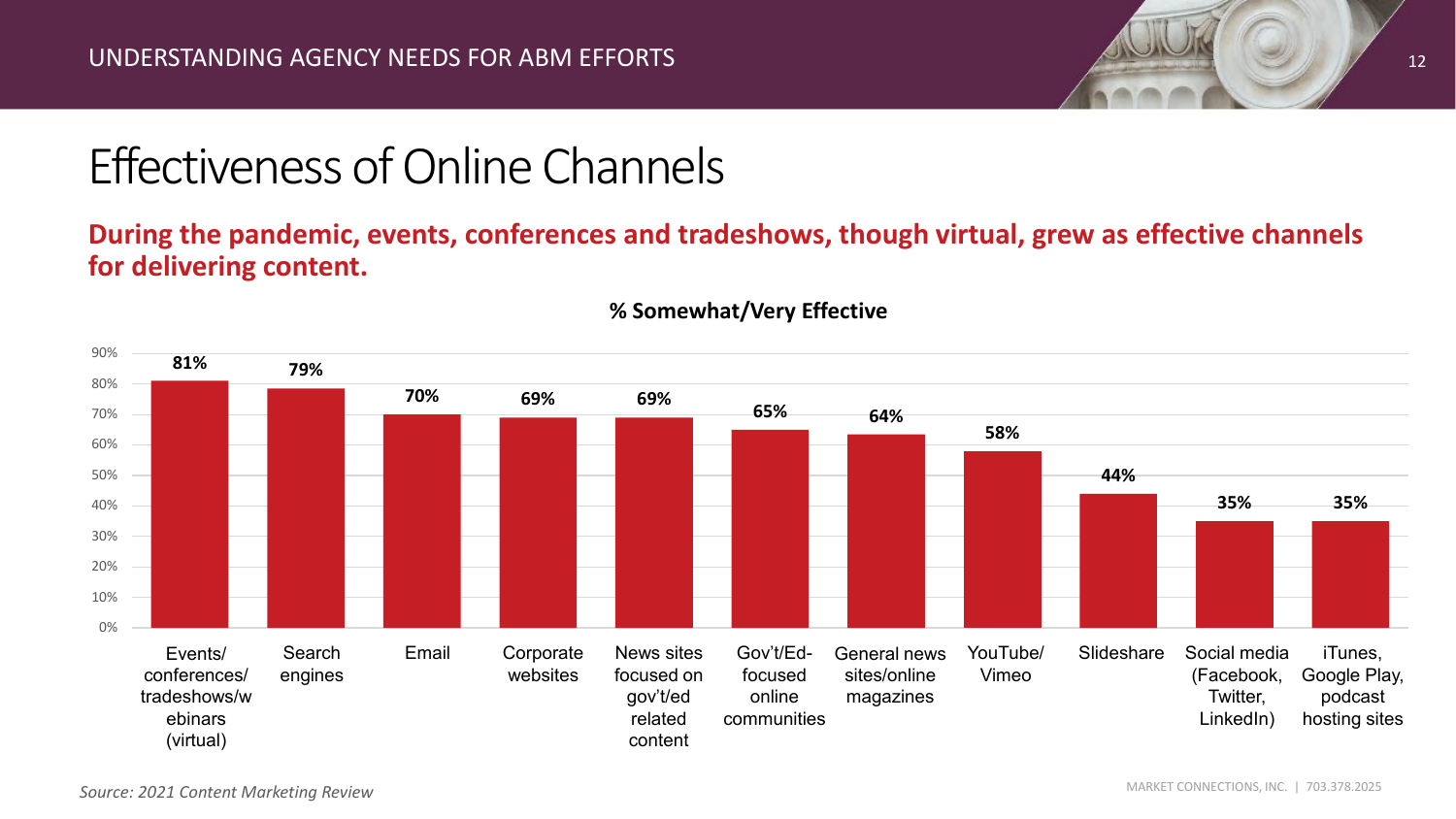# Average Time Spent with Media Has Dropped Since 2020

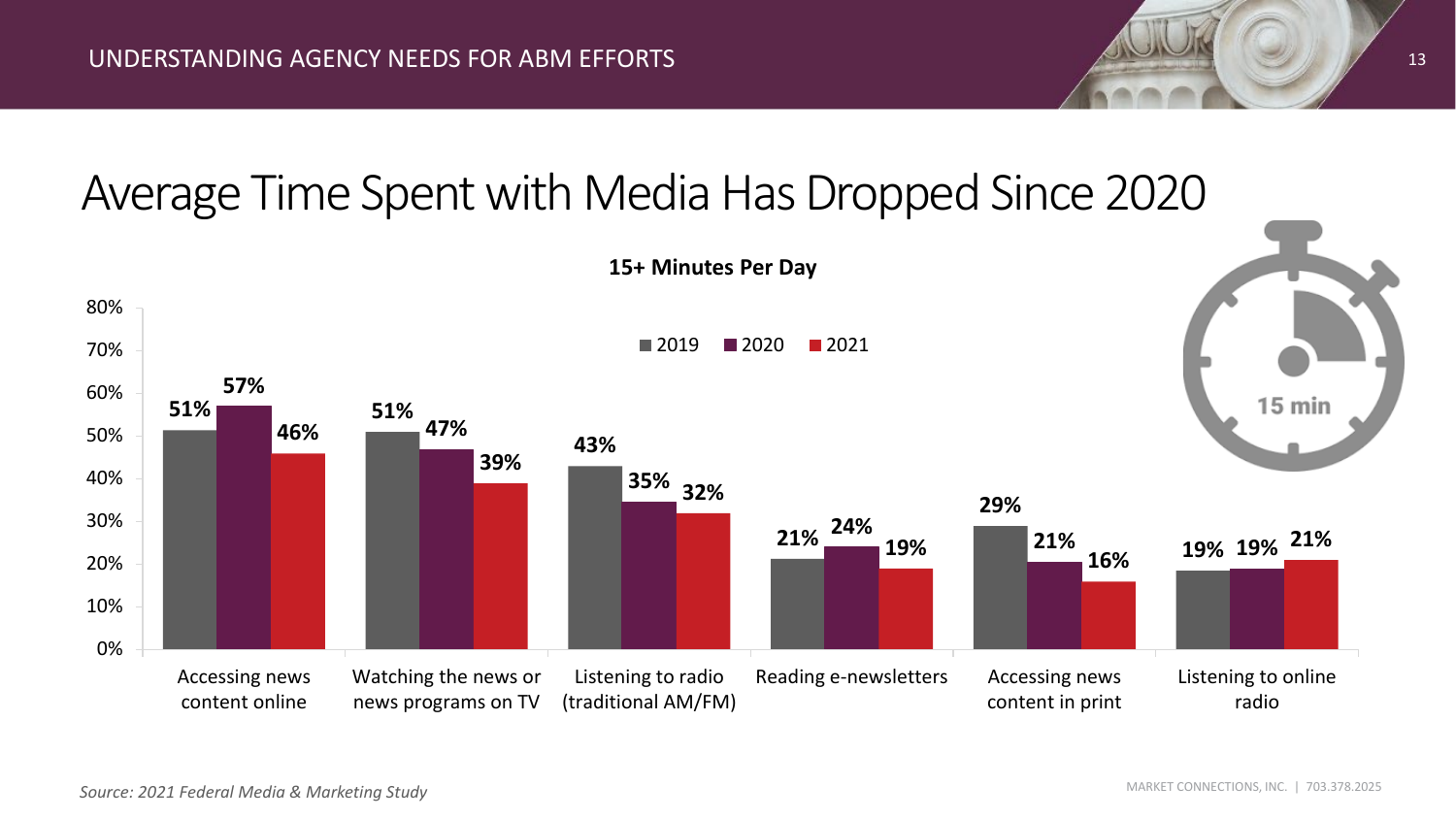# Market Connections Resources

- 2021 Federal Media & Marketing Study https://www.marketconnectionsinc.com/fmms2021study/
- 2021 Content Marketing Review https://www.marketconnectionsinc.com/cmr2021study/
- 2020 FIT (Federal IT) Personas Study https://www.marketconnectionsinc.com/fit-federal-it-persona-study-2020-adeeper-look-into-your-government-customer/
- Market Connections Federal Central www.marketconnectionsinc.com/fedcentral/